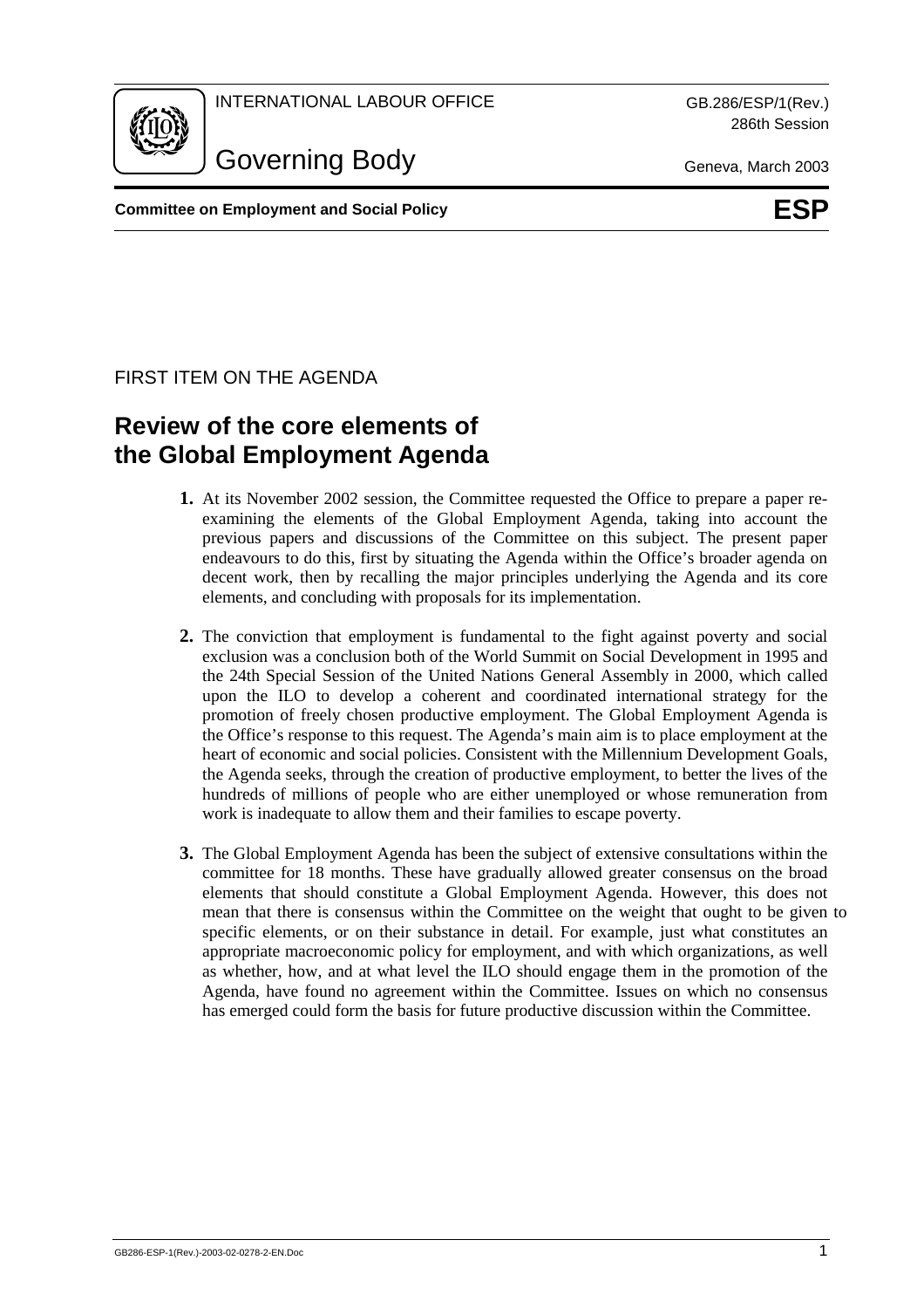# **Part I**

### **The Global Employment Agenda in the broader agenda of decent work**

- **4.** The Decent Work Agenda is one in which freely chosen productive employment is promoted simultaneously with fundamental rights at work, an adequate income from work and the security of social protection. There are moral reasons for this that lie at the core of the ILO's mandate. Rights at work respond to universally recognized values. Work alone is not enough and, indeed, the Global Employment Agenda does not promote just any employment, but decent employment in which international labour standards and workers' fundamental rights go hand in hand with job creation.
- **5.** There are also, however, practical reasons for the simultaneous promotion of rights and employment. These derive from the recognition that labour markets function differently from other markets. Labour is not a commodity, and labour markets are socially embedded. Labour markets harness human energy. They rely on human motivations and needs, including the need for security and fairness of treatment. Not to acknowledge the distinctive way in which labour markets function is to invite not only socially adverse consequences but economic ones as well, and the very purpose of economic growth is the promotion of human dignity and quality of life. The ILO's fundamental international labour standards strive to promote human rights but they also reflect the distinctive ways in which labour markets function most effectively.
- **6.** The Global Employment Agenda is the Employment Sector's twofold contribution to the Office's broader agenda of decent work. First, promoting employment opportunities is fundamental to decent work. The Global Employment Agenda thus promotes the quantitative objective of increasing freely chosen productive employment in the world. In order to promote such employment, the Agenda's main aim is to place employment at the heart of economic and social policies and development. Second, as set out below, the Global Employment Agenda also has an important role in improving the qualitative dimension of employment: the Agenda considers that the best way to promote productive employment is to promote decent work, at one and the same time, since the Office's strategic objectives are mutually reinforcing and can bear positively on employment creation.

### **A global agenda to make employment more productive**

- **7.** A comprehensive employment framework is possible even at the most local levels of economic and social organization. It is at the national level where effect needs to be given to the Global Employment Agenda. But to promote a comprehensive employment framework, the Agenda must of necessity have a global dimension. The Global Employment Agenda, in its call for the building of alliances and partnerships, acknowledges that the employment challenge in an integrated world economy cannot be fully addressed at the national level alone.
- **8.** In addition, there is a regional dimension of globalization which is increasingly evident. Regional groupings can offer particular advantages in the promotion of employment. For example, as the Rapporteur of the Global Employment Forum observed: "Regarding the role of regional integration through regional groupings, the need to raise competitiveness leads to an emphasis on exchanging best practices on training and labour market policies. Regional arrangements give also an opportunity to consolidate labour rights". Regional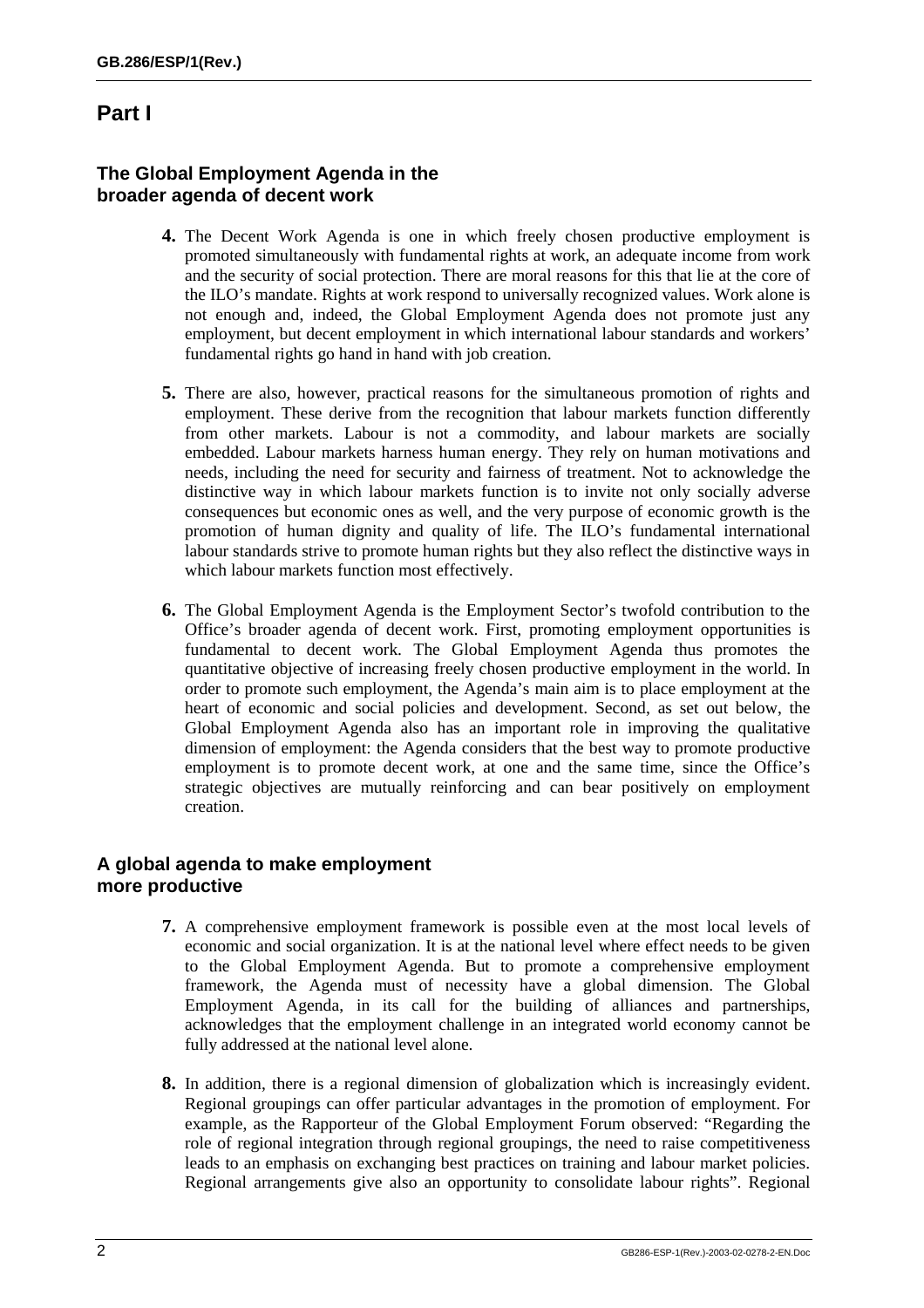integration can thus provide opportunities for promoting job creation, as well as respect for labour standards and advances in social policy. Sometimes, intraregional spillover effects can be negative, but regional integration can also add to the stability of financial markets and exchange rates, which are particularly important to an investment climate.

**9.** The Global Employment Agenda assigns particular importance to improving the productivity of working men and women, especially of the working poor and of the organizations in which they work. Indeed, while each of the elements of the Agenda addresses a distinct need, all are consistent with the objective of increasing the productivity of working men and women. Increasing productivity has the potential for increasing living standards when the gains are equitably distributed through appropriate wage and tax policies. With such policies in place, productivity gains are also the route to noninflationary growth. Of course, a sole focus on productivity is insufficient and can even have adverse consequences for jobs. There are other policy levers to pull for boosting jobs, macroeconomic policies in particular.

# **Part II**

#### **Principles underlying the Global Employment Agenda**

- **10.** Prior discussions of the Global Employment Agenda in the Committee have been based on seven proposed principles or "pillars". These are:
	- 1. Decent work as a productive factor.
	- 2. A pro-employment macroeconomic framework.
	- 3. Entrepreneurship and private investment.
	- 4. Improving the productivity and opportunities of the working poor.
	- 5. Ending discrimination in the labour market.
	- 6. Environmentally and socially sustainable growth.
	- 7. Employability and adaptability.

Several of these principles are further elaborated as core elements of the Agenda, and will be discussed in the third section of this paper. Two principles that underlie all of the Agenda's elements are described below.

#### **Decent work as a productive factor**

**11.** The pursuit of fundamental workers' rights and the international labour standards in which they are framed is an ethical imperative irrespective of its economic impact. The pursuit of decent work is thus an objective of value beyond any narrow economic calculation. A major challenge of the Global Employment Agenda, however, is to explore the extent to which both rights and economic benefits are complementary, rather than incompatible or imposing trade-offs. The Agenda proposes that decent work is also a productive factor, an input into a strategy for productive job creation, development and poverty reduction, rather than an output alone. The Agenda views the Office's other strategic objectives in their positive relation to employment: fundamental rights, such as freedom of association and the right to collective bargaining, freedom from discrimination or freedom from forced or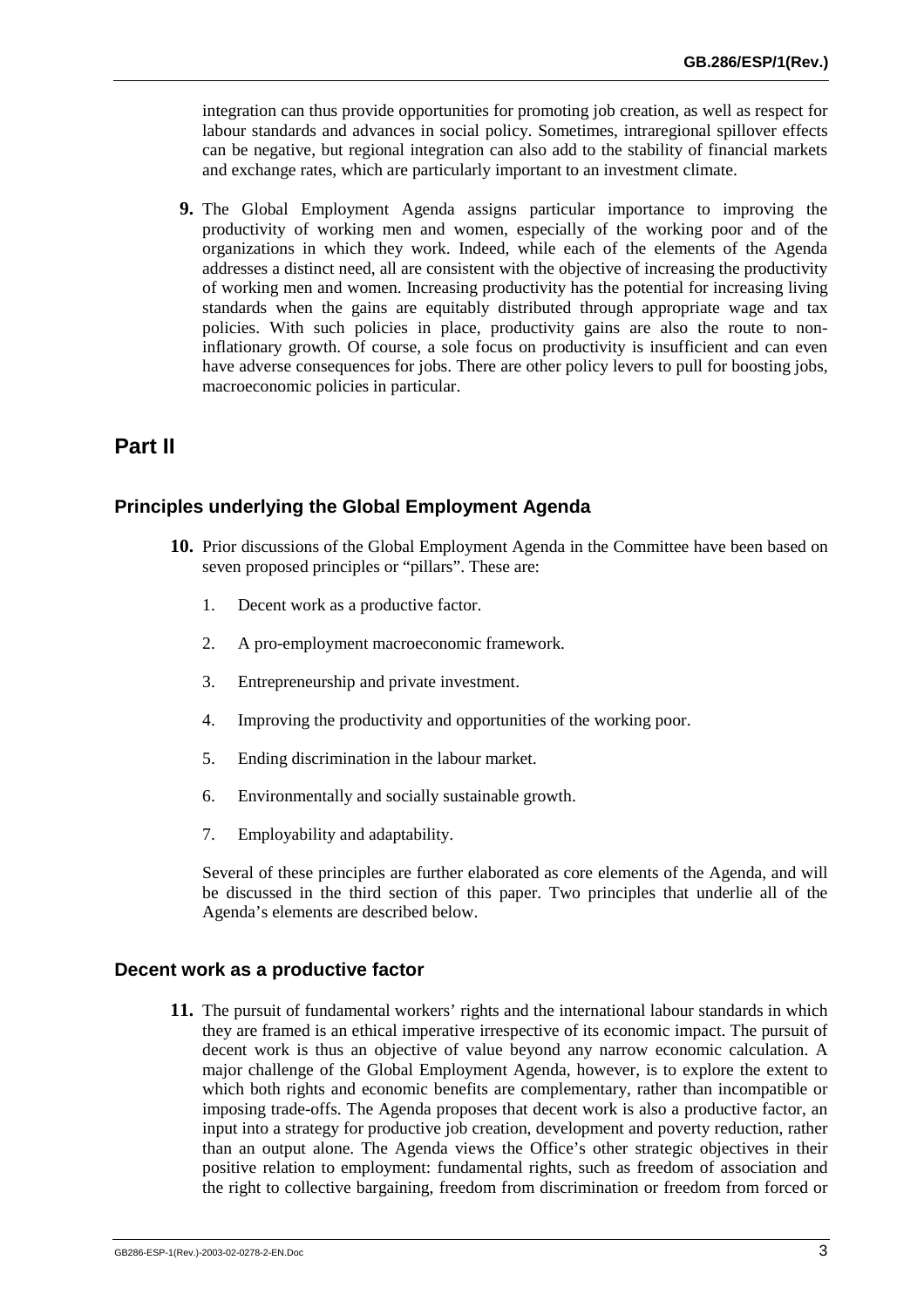child labour, are of moral worth, but lead also to more productive job matches and higher productivity in the aggregate; social protection responds to people's need for security, but in so doing can improve labour market functioning in the aggregate; social dialogue expresses workers' and employers' right to freedom of association and participation in decision-making through collective bargaining, but can also find more durable solutions to problems, increase commitment and transparency and speed adjustment to change. It is in these senses that social policy, rather than a burden or a cost, ought to be seen as having a dynamic role to play in the promotion of a healthy economy and a just society.

#### **Ending discrimination in the labour market**

**12.** Discrimination on any grounds is a violation of human rights and can result in macroeconomic costs, as the example of girls deprived of an education so clearly shows. People deprived of freely chosen employment, barred from occupations to which they aspire, are victims of human rights violations; in addition the economy as a whole pays the cost through the underutilization of human resources and less productive job matches.

#### **An overarching value: Social dialogue**

**13.** Discussion now turns to the core elements of the Global Employment Agenda. One fundamental value of the ILO approach underlies all the core elements of the Agenda: triand bipartite social dialogue based on full freedom of association and collective bargaining as the preferred way to perfect and achieve consensus on all policy recommendations and policy actions relating to an employment agenda. Whether the aim is sustainable development, employability, or crafting other policies, the best procedural approach to all is based on social dialogue, freedom of association and collective bargaining, where the distinctive interests of those with the greatest stake in employment policy can be represented.

# **Part III**

#### **Ten core elements of the Global Employment Agenda**

- **14.** The Agenda's core elements seek to promote employment, economic development and social justice. Some of them refer to the economic environment; others to the labour market. The former refer to conditions that make employment creation possible. They require analysis because they are factors that cause change and have to be framed by appropriate policies. This is the case, for example, of trade and investment and of technology, all causes of both job creation and job destruction. The role of the ILO is to examine these forces of change and the policies of organizations and actors involved in these areas in their relation to employment.
- **15.** Other core elements relate to labour market policies and institutions for employment promotion and can be addressed not only by analysis and promotional activities, but also by technical cooperation projects and concrete advisory services.
- **16.** Policies proposed to implement the ten points of the Agenda also fall into two other categories: those that can be addressed by national policies and those that need a global policy response, given that the role of global governance requires more serious consideration and coordination. The ongoing debate within the multilateral system over the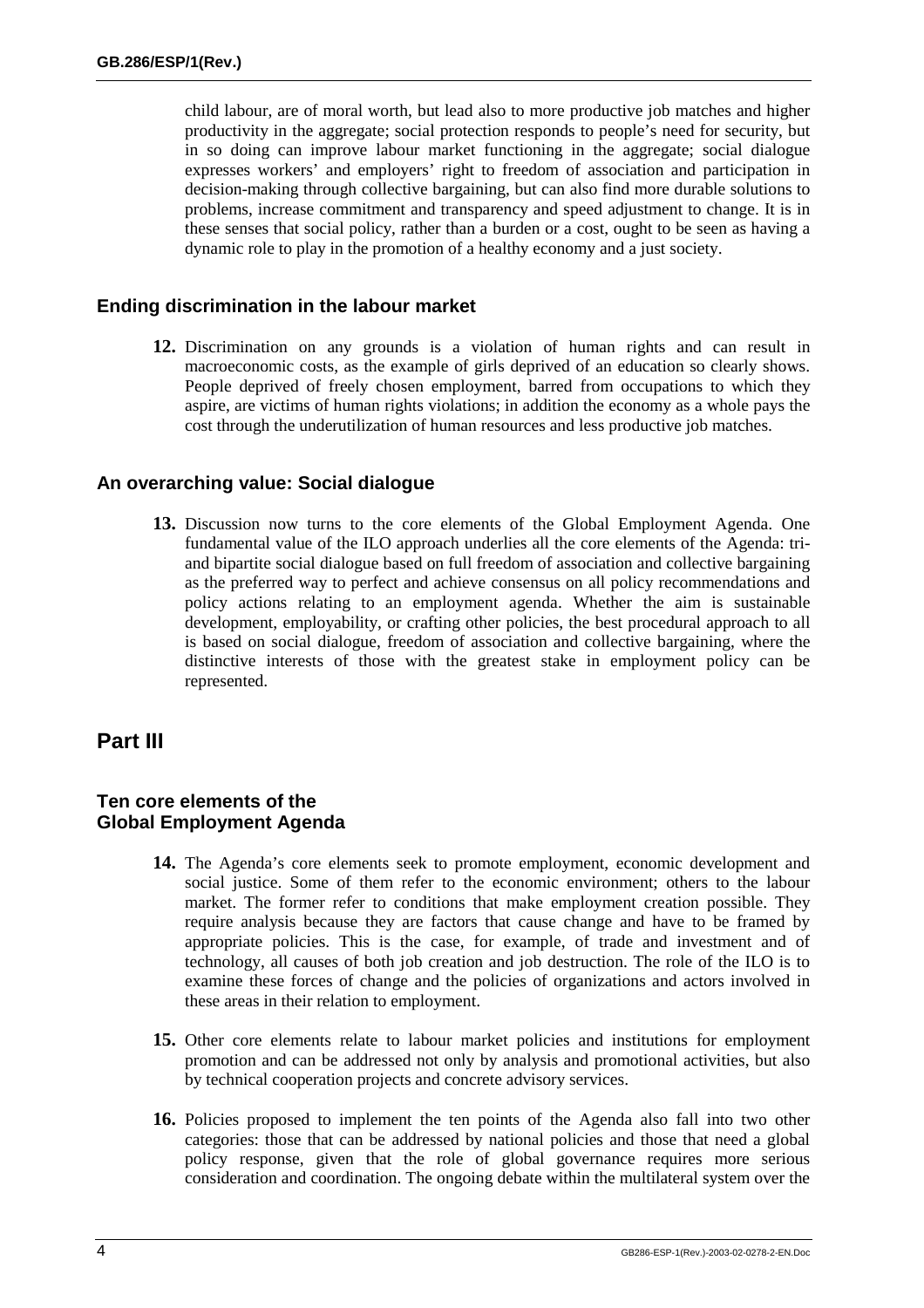appropriate global policies for greater stability in financial markets needs to continue, as the challenge of financial stability is beyond the total ability of any one nation alone to address. Through the global alliances envisaged by the Agenda, the ILO proposes to examine the employment consequences of policy choices and options of the international financial and other institutions.

- **17.** The elements addressing the economic environment are:
	- 1. Promoting trade and investment for productive employment and market access for developing countries.
	- 2. Promoting technological change for higher productivity and job creation and improved standards of living.
	- 3. Promoting sustainable development for sustainable livelihoods.
	- 4. Macroeconomic policy for growth and employment: a call for policy integration.
- **18.** Those addressing the labour market are:
	- 5. Decent employment through entrepreneurship.
	- 6. Employability by improving knowledge and skills.
	- 7. Active labour market policies for employment, security in change, equity and poverty reduction.
	- 8. Social protection as a productive factor.
	- 9. Occupational safety and health: synergies between security and productivity.
	- 10. Productive employment for poverty reduction and development.

# **Action to promote the core elements of the Global Employment Agenda**

#### *Core element 1: Promoting trade and investment for productive employment and market access for developing countries*

**19.** Trade and investment, including the substantial portion associated with foreign direct investment, are important for economic development and employment and employment growth in an increasingly integrated world market. One fundamental condition for unleashing the job creation potential of trade and investment in developing countries is a shift of the export base from primary commodities to manufactures and modern services by promoting appropriate physical infrastructure and the required skills of the labour force in an appropriate trade regime in which exports are promoted. This, moreover, can extend beyond a mere blanket prescription. Indeed, a useful role of the Global Employment Agenda could be to help developing countries identify industries in which they have or could develop a distinctive comparative advantage, and to assist in marshalling the resources that countries need to move up the value chain. The ILO's main concern is to ensure that trade liberalization leads to pro-poor, decent employment growth.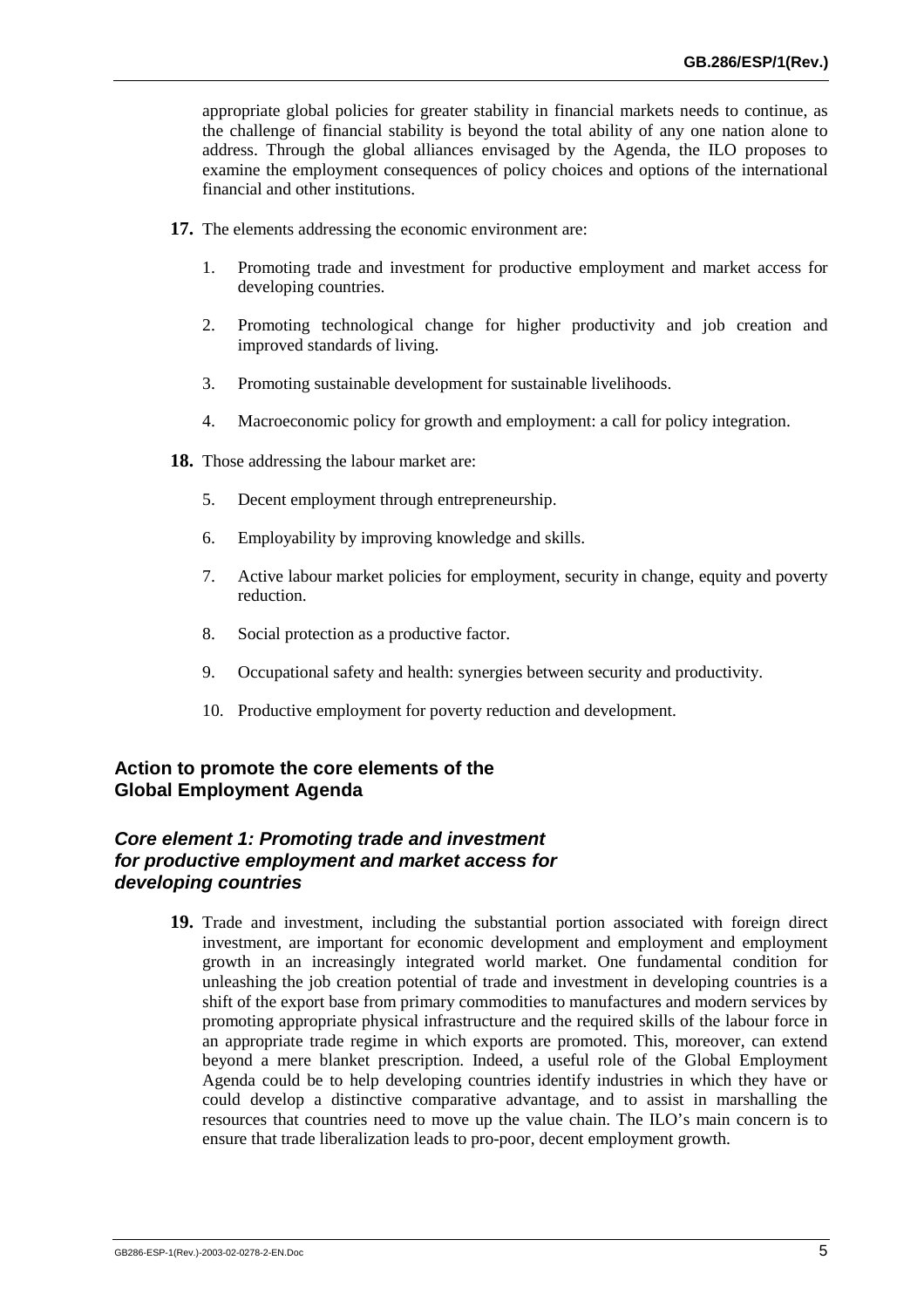- **20.** In the trade and development context, there are several asymmetries in the globalization process: firstly, many developing countries are marginalized in the process of trade liberalization; secondly, developing countries cannot freely access developed countries' markets; and, thirdly, there can be  $-$  in the short and medium term at least  $-$  adverse employment consequences of economic restructuring due to trade liberalization and investment decisions. The ILO can raise the awareness of the international community, especially those institutions negotiating trade agreements, to take these asymmetries into consideration and achieve more equitable growth of trade for the sake of more equal development, more employment creation and less poverty. Globalization of trade is never a smooth process and can be either inclusive in a beneficial way or lead to exclusion. Clearly, some of the blame for this lies in deficits in the quality of governance. Widespread corruption, inappropriate or non-transparent policies are all impediments to generating the trade and investment that create jobs. Many of the countries left behind by globalization have these features in common. Accordingly, the Global Employment Agenda ought to examine ways to raise the accountability of public officials and elected politicians – all in the interest of employment.
- 21. Beyond deficiencies in governance, however, globalization is currently characterized by structural imbalances arising from the different needs and capacities of developed and developing countries. In her concluding remarks, for example, the Rapporteur of the Global Employment Forum noted that: "There is an urgent need for a more equitable and just international economic order based on greater financial flows to the developing world through debt relief and other measures and access to markets of developed countries, especially in agricultural products and labour-intensive manufacturing". The Forum's summary report also noted the need to accelerate debt relief and increase official development aid to the developing world. These are important measures but so is the promotion of trade and investment in developing countries for higher growth.
- **22.** The ILO can, by examining the issue of the employment implications of trade liberalization through promoting the respect for fundamental rights of workers and the promotion of adequate policies for dealing with workers' displacement by trade, contribute to diminishing the social costs of trade liberalization and improve the functioning of labour markets at the same time. The Agenda's remit could include practical ways in which the results of such an examination could affect the policy process. This, moreover, is an example of the useful role that greater policy coordination can play. The Global Employment Agenda needs to take full account of the employment issues arising from greater economic openness as, for example, issues surrounding export processing zones (EPZs).

### *Core element 2: Promoting technological change for higher productivity and job creation and improved standards of living*

**23.** Information and communication technology (ICT) is rapidly spreading throughout the world, reshaping work, spurring innovation and leading to new types of jobs and higher productivity. The *World Employment Report 2001* presents evidence of greater employment and productivity gains in those countries where ICT diffusion has been greatest. That said, the spread is extremely uneven, resulting in a widening digital divide both within countries and between developed and developing countries. To the extent that ICT usage results in economic gains, a widening digital divide could also well mean a widening economic divide. Promoting ICT throughout the world and especially in developing countries, both in processes and products, is therefore conducive to shifts to higher value added products and will lead to growth and employment. The recommendations of the Employment Forum of 2001 also included a proposal for an ICT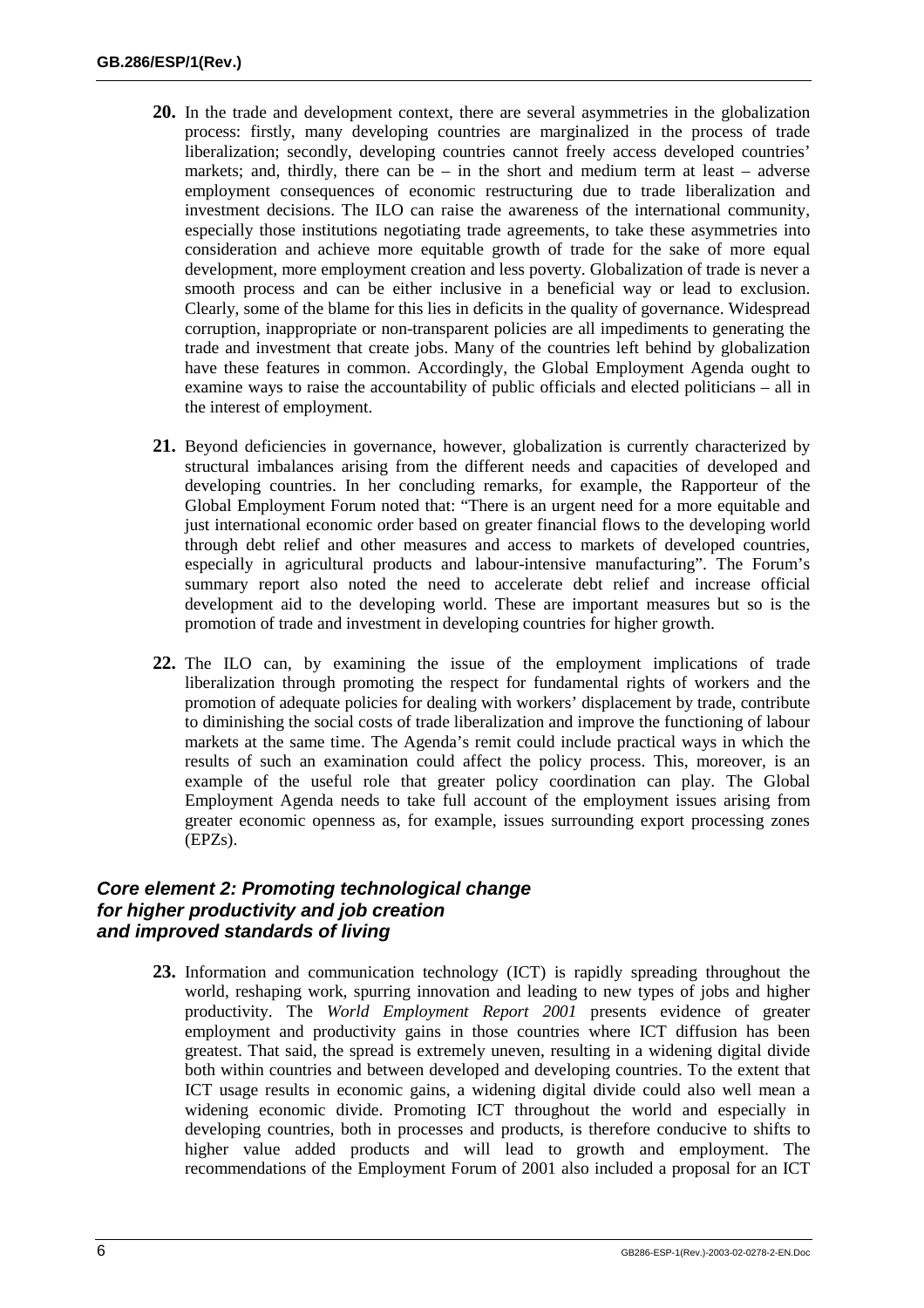"Marshall Plan". The ILO could play a role in associating itself more closely with the work of the United Nations ICT Task Force, and through participation in the World Summit on the Information Society in 2003 and 2005. The ILO's distinctive contribution could focus in particular on education and training – an access threshold to the information society. Such ideas that need a global policy framework, as well as others (for example regional alliances, see below) could be carried forward, their feasibility both in organizational and financial terms analysed and actively promoted if found to be sustainable. Access to new technologies is a long-standing concern of developing countries. Ways of increasing the transfer of technology to developing countries need to be explored, including the activities of multinational enterprises and policies that increase workforce preparedness and thus the absorptive capacity of developing country labour markets.

**24.** ICT overcomes some of the former barriers of time and distance. It is still true, however, that economic growth and employment creation require modern, functioning, physical and social infrastructure. This includes transport, telecommunications, education and health facilities. An important objective of the Agenda is to assist countries in determining ways to improve the infrastructure for better economic performance. The investment in the setting up of such infrastructure itself has a direct and immediate employment impact. Policies of labour-based production and employment criteria in public procurement systems can all improve the employment dividend of such activities.

#### *Core element 3: Promoting sustainable development for sustainable livelihoods*

**25.** The 2002 World Summit on Sustainable Development highlighted the explicit link between environmental protection and employment. The Summit's plan of implementation highlights the ILO's contribution to sustainable development as being the promotion of fundamental rights at work, workplace health and safety, and tackling HIV/AIDS in the workplace. Decent work and sustainability are closely tied, and the ILO's World Commission on the Social Dimension of Globalization will address the issues at stake for socially sustainable globalization. The evidence is increasingly clear that environmental degradation is linked both to poverty and to unsustainable production and consumption patterns. These, in turn, are linked to existing and future employment. There is growing recognition that the next generation of industries and jobs will need to be sustainable in environmental terms. This presents the world with investment and innovation opportunities that can generate new employment and fulfils the aim of decoupling pressure on natural resources from gainful economic activity. More sustainable growth makes for more sustainable jobs. At the same time, an increasingly interdependent world economy reposes on a social foundation that can either be strengthened through greater inclusion in the benefits of interdependence, or weakened through exclusion and widening inequalities. The Declaration on Fundamental Principles and Rights at Work, when fully applied, provides a floor in the construction of a more equitable world. The Declaration is the fruit of the collaboration of the social partners and the process of implementation should include the views of both sides of industry. Needless to say it also engages the responsibility of governments. The Declaration is a floor, however, and completion of the edifice could be advanced through greater policy coordination from the local to the global level, through social dialogue. Recommendations will no doubt accompany the conclusions of the World Commission on the Social Dimension of Globalization in 2003.

### *Core element 4: Macroeconomic policy for growth and employment: A call for policy integration*

**26.** Central to the mandate of the ILO – its strength and distinctive comparative advantage – is decent work, which implies the creation and maintenance of productive and freely chosen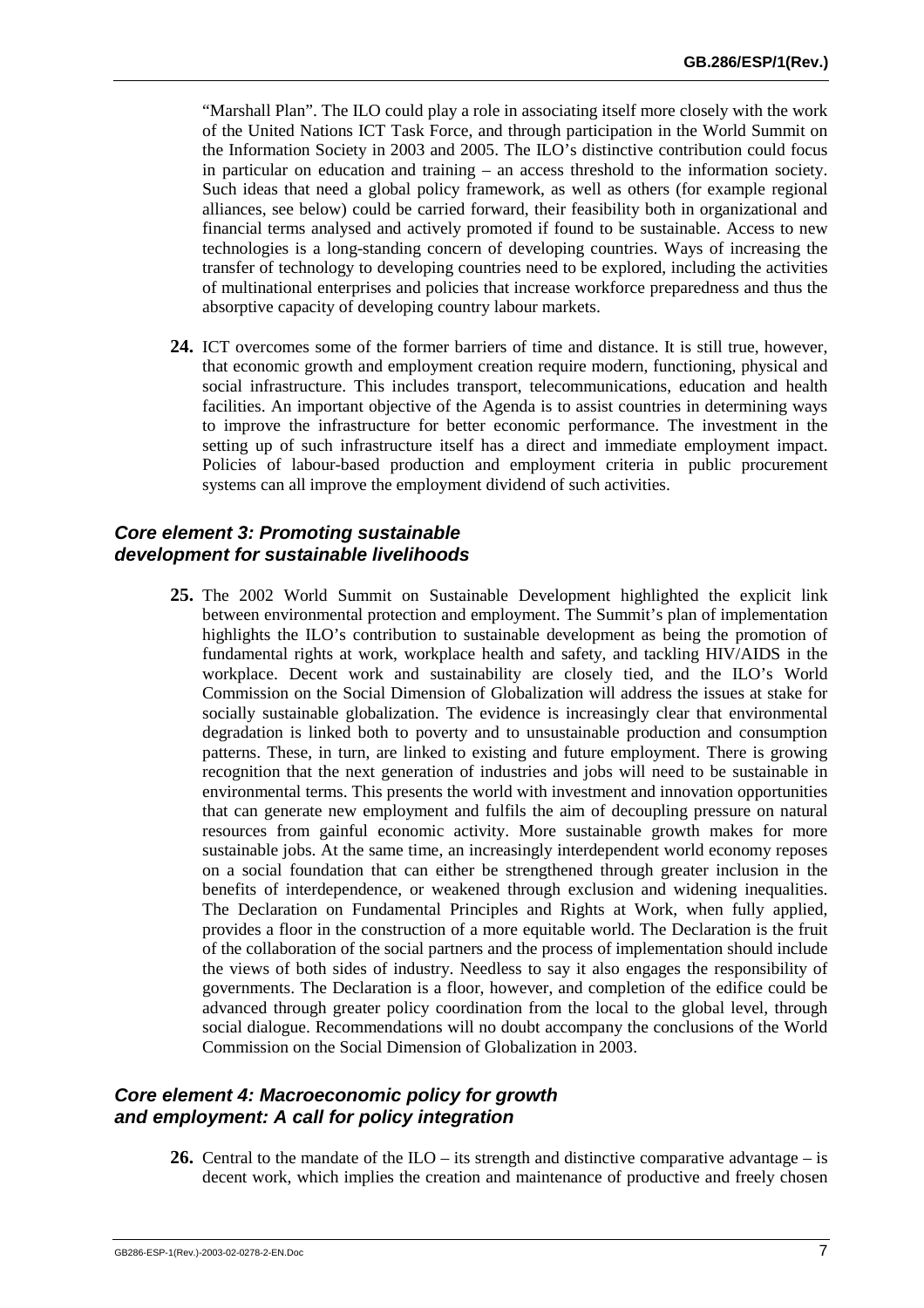employment conforming to fundamental principles and rights at work and other international labour standards. Yet the mandate and its ultimate success is powerfully influenced by other policy spheres, such as the monetary, fiscal and exchange rate policies that constitute the core of macroeconomic policy. Recognition of the interrelationship of policies and their impact led the ILO, in its Declaration of Philadelphia (1944), to ascribe to itself the duty to voice its views on policies that, however, outside its core mandate, affect its mandate through their effect on employment and the world of work. A role for the ILO could be to offer its expert advice on the employment consequences of various economic policies. Indeed, one reason that the employment challenge looms as large as it does today is that employment has often been viewed as a derivative of other policies, rather than as a central concern of all economic and social policies. As the Rapporteur of the Global Employment Forum stated in her conclusion: "Employment should not be a residual, but an overarching goal. Employment policy should not be a sector policy at the margin of economic policy. It has to be the successful coordination of all policies  $$ macroeconomic policies as well as structural policies". While some of the problems in labour markets worldwide might be caused by the inadequate quality of labour supply, the most important challenge is to create enough demand for labour for a still steadily increasing population. The successful integration of over 1 billion people in the next ten years, most of them in developing countries, either into employment for the first time or into more productive employment, carries with it a great potential for economic growth but also the danger of still more unemployment, underemployment and poverty. If there is no consequent policy action, this will create a breeding ground for social unrest, illegal migration and crime. Reflecting these concerns, the conclusions drawn up by the Rapporteur of the Global Employment Forum stated that monetary and fiscal policy must play a role in counteracting the risks of recession in the short term.

- **27.** One concern is that, because of debt problems and the prescription of structural adjustment programmes, the degree of freedom for any national macroeconomic policy is almost zero in many poor countries. That is why the Global Employment Forum conclusions stated that in developing countries, stability and structural adjustment policies should be adapted to increase investment and enhance education, health and social development. Besides the imperative to increase the national degree of freedom for macroeconomic policy, new global stimuli such as "debt for job swaps" – by which debt relief would be traded against a commitment to employment-intensive public outlays – or other instruments that are in discussion (e.g. more foreign aid as the Monterrey conclusions prescribe) might be needed for a new economic take-off. It is also vital to insulate countries, especially but not exclusively those in the developing world, against the extreme volatility in world financial markets. Measures to stabilize financial markets with the aim of giving countries more freedom for macroeconomic policies could be discussed including those, such as a "Tobin tax" or other instruments for which there is no consensus among policy-makers. Incentives also have a role to play. The IMF could provide incentives for countries to aspire to better financial standards. While macroeconomic policy necessarily targets the demand side, it should coordinate with policies for the supply side – for example education, skills and labour market policies. It is in this latter area that the ILO has a particular role to play.
- **28.** In general, an integrated approach to economic and social policies, as foreseen in the Decent Work Agenda, is required. In their relation to employment, questions that the Global Employment Agenda needs to address in regard to macroeconomic policies would include: (1) in the interest of employment, how best to increase demand; (2) how can the employment intensity of growth be increased; (3) how best to ensure, through macroeconomic and other policies, that growth is inclusive; and (4) how can employment be placed at the heart of economic and social policies through improved policy coordination? This requires greater engagement with the international financial institutions and, as suggested above, evaluation of the employment effects of their policies. A comprehensive macroeconomic framework must also take stock of the different concerns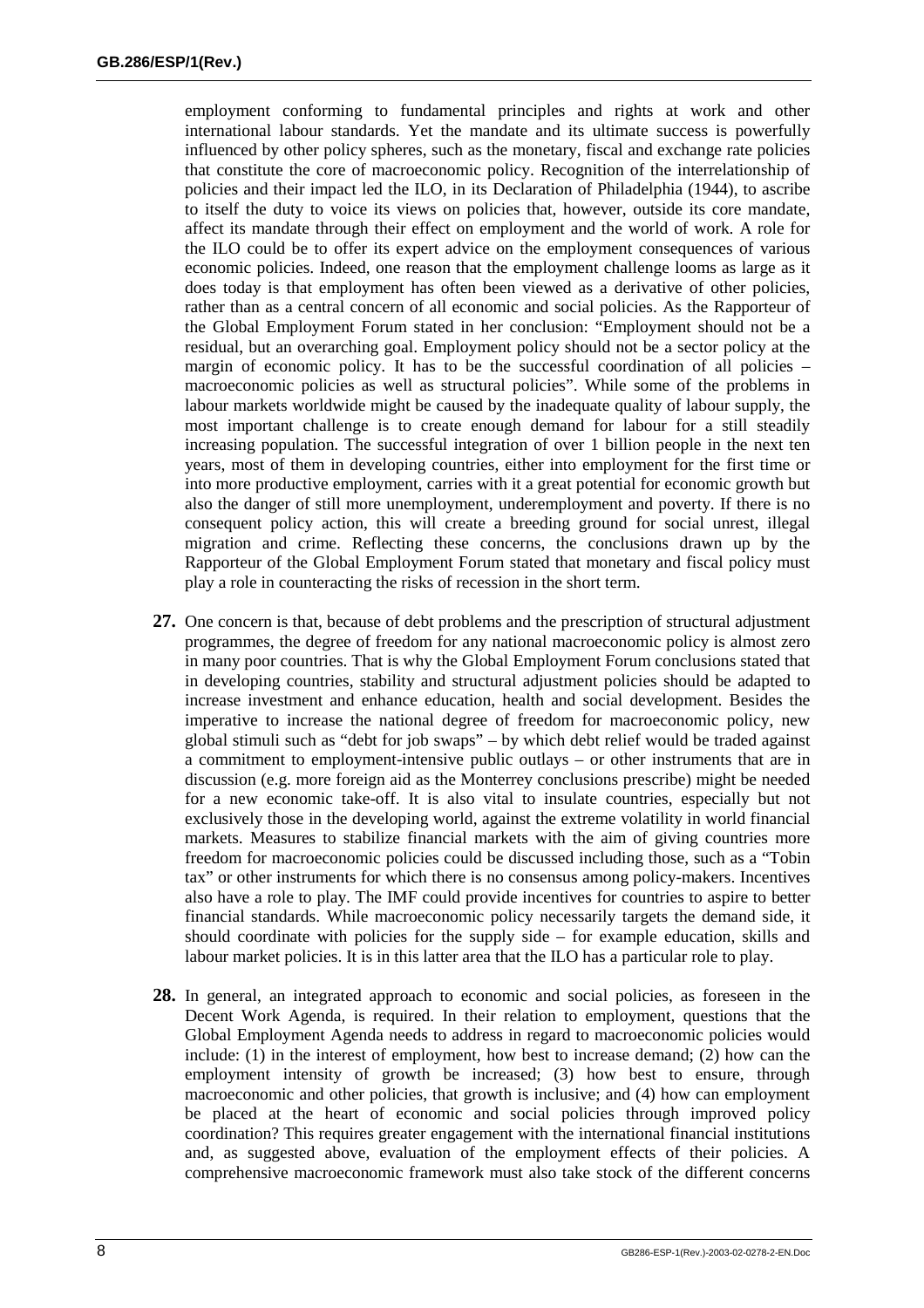of developing and developed countries and contribute to a more equitable global economy. The participation of the ILO would ensure that the views of the social partners are taken into account in macroeconomic matters that affect employment.

#### *Core element 5: Promoting decent employment through entrepreneurship*

**29.** The public sector is a major source of employment and will continue to have a role to play. All evidence, however, points to the fact that the most significant source of new employment will come from entrepreneurship and small and medium-sized enterprises in the private sector, including from cooperatives (which currently employ over 100 million workers worldwide) or similar organizations which are a rapidly expanding part of the economy. Enterprise creation, innovation and business growth are an important part of employment policies that can address one of the endemic problems of developing countries: the lack of demand for formal jobs. Higher rates of enterprise creation are associated with higher levels of employment. Policies must promote entrepreneurship, beginning with the educational system, where young people are introduced to business and entrepreneurial culture, the operation of cooperatives, through to the labour and product market regulatory environment in which business operates. The twin aims of endowing men and women with rights at work and security, while ensuring that commercial and product market regulations do not inhibit new business growth and the growth of selfemployment, are mutually reinforcing. Regulation has, of course, a vital economic and social role to play, and an appropriate regulatory regime should be developed. A central role for governments is to lower the costs and unnecessary bureaucratic hurdles to enterprise creation and facilitate access to markets, credit and business training so that businesses can more easily be established in the formal economy, grow and provide productive employment. Investment fuels business growth. Investment is encouraged by macroeconomic stability, as well as by governance structures that are transparent, accountable and free from corruption, and where property rights are clear – and clearly protected. The absence or inadequacy of institutions guaranteeing such rights is a brake on the engine that drives employment growth.

### *Core element 6: Employability by improving knowledge and skills*

- **30.** Key sources of higher employability and higher labour productivity are education and skills – and the ability to acquire new ones – of the labour force. A strong skill base promotes productivity and employment in at least two ways. First, it enables enterprises to adapt rapidly to change, innovate and move with greater ease up the value chain. The great increase in per capita income in several East Asian countries in an unusually short span of time was in large part based on the availability of skills. Second, skills and an education system that prepares people to learn underlie the individual's employability. This, in turn, allows for new knowledge to be more rapidly applied within the enterprise. It also gives people greater labour market security when their present jobs are at risk.
- **31.** As the Conclusions concerning human resources training and development, adopted at the International Labour Conference in June 2000, noted: "Education and training are a right for all. Governments, in cooperation with the social partners, should ensure that this right is universally accessible. It is the responsibility of all persons to make use of the opportunities offered. Free, universal, quality public, primary and secondary education must be made available to all children, and they should not be denied sustained access to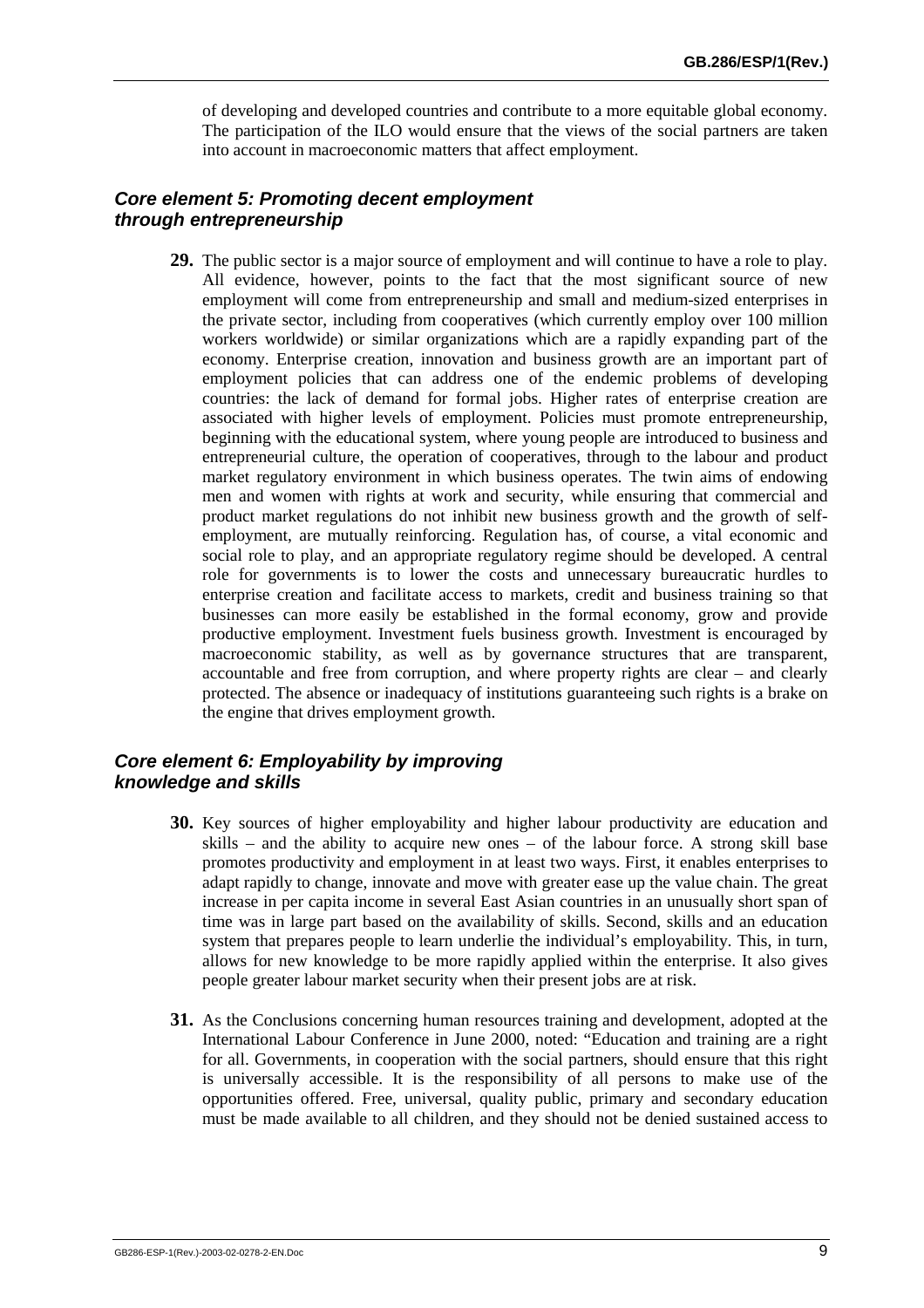education through child labour".<sup>1</sup> Investment in training is the joint responsibility of governments, enterprises, the social partners and the individual. In the poorest countries, priority needs to be given to the improvement of basic education and promotion of literacy. Improvements in the educational system, moreover, can be an effective means of creating an informed citizenry, one that demands accountability from its government and greater democratic participation, both of which bear on the employment agenda. The Agenda will explore practical mechanisms to increase the finance of training. As the aforementioned Conclusions noted: "These may include levy systems on enterprises accompanied by public grants, establishment of training funds, various incentives for training and learning, e.g. tax rebates, training credits, training awards, individual training accounts, collective and individual training rights, sabbatical leave, collective training agreements and emulation of national and international best practices of investing in training".<sup>2</sup>

**32.** The challenge of creating jobs for young people is substantial, particularly in the current climate of global economic slowdown. Youth unemployment numbered 66 million people at the outset of the decade, youth underemployment is a multiple of this, and youth unemployment rates are typically two to three times those of adults on average. Employment and training systems are among other labour market institutions and policies needed to address the challenge of youth employment. The need to promote decent and productive employment for young people is a Millennium Development Goal – the one most directly related to the Global Employment Agenda. Promoting employment for young people is also the goal of the Youth Employment Network, a global alliance among the United Nations, the World Bank and the ILO.

# *Core element 7: Active labour market policies for employment, security in change, equity and poverty reduction*

- **33.** Designing and implementing labour market policies is essential for providing security in times of change, increasing the acceptance of change, providing income during phases of cyclical or structural change and helping to integrate and reintegrate workers in productive employment, especially those facing particular problems. Some policies are designed to tackle the consequences of displaced labour in the economy; others can play a preventive role and help to maintain workers in productive jobs. Labour market policies are thus not only a protective device for workers, but also a tool for economic policies and companies that need to adjust. They are one essential element of the interaction between the jobcreating private and public sector and labour market institutions that characterize wellfunctioning labour markets. Such policies must strike the best possible balance between security for the worker and flexibility for enabling the enterprise to adjust, particularly in recessions and restructuring periods. While they should have a more general reach, such policies can specifically target men and women who risk becoming marginalized and excluded from working life. As such, they can promote greater equity in the labour market by ensuring that labour markets are free from discrimination.
- **34.** Reaping the full gains of trade liberalization rests in part on the quality of active labour market policies and institutions, such as training policies or public/private employment services, which facilitate the matching of supply and demand in the labour market and thus help workers to adapt to jobs. However, in the context of rapidly increasing labour supply and a large quantitative and qualitative gap between supply and demand, in particular in

 $1$  ILO: "Conclusions concerning human resources training and development", ILC, June 2000, p. 4.

 $<sup>2</sup>$  ibid., p. 6.</sup>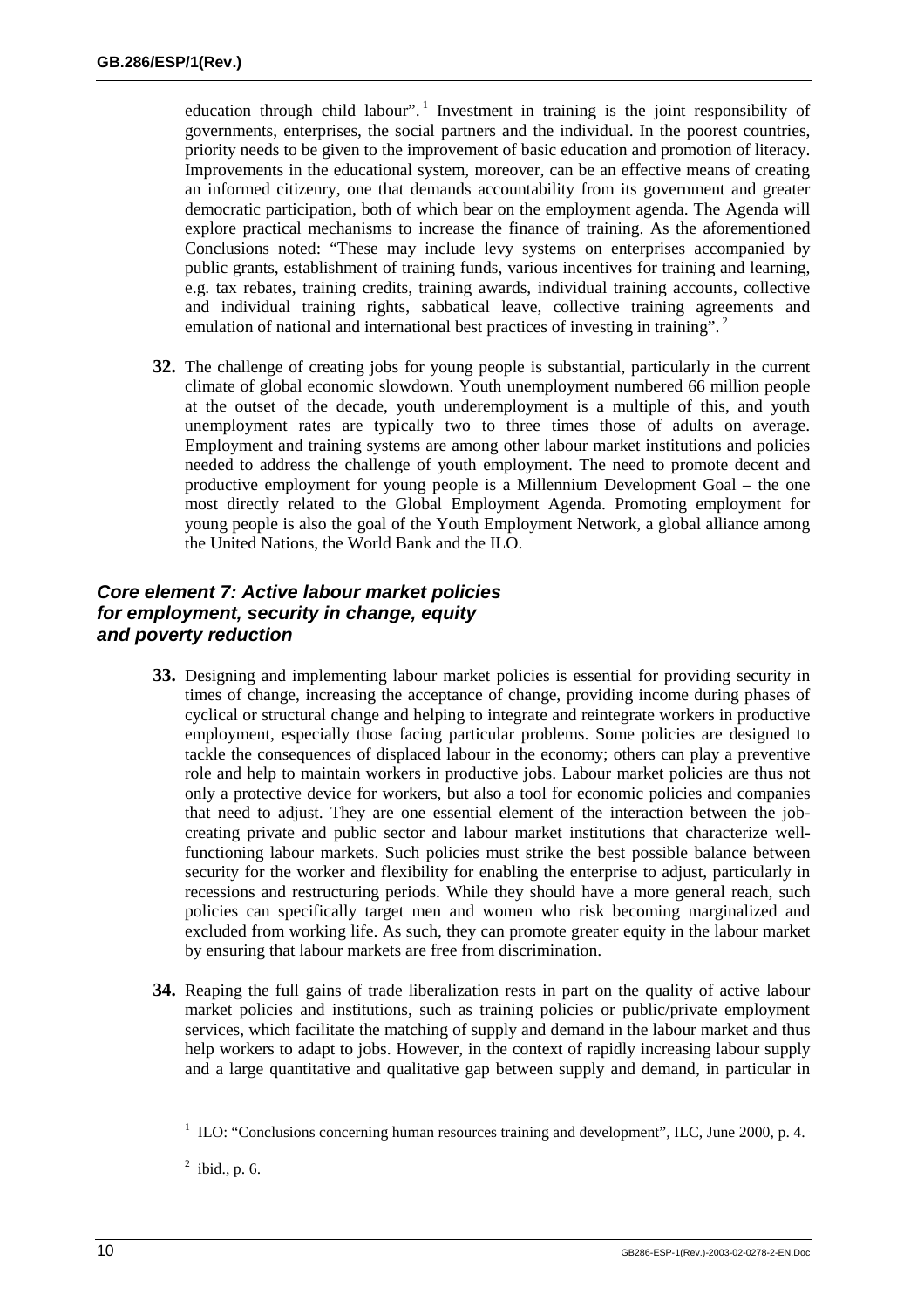developing countries, labour market policies have a temporary demand function as well. They are one organizational frame (e.g. labour-intensive temporary jobs in the public sector), that can provide temporarily part of the jobs that the regular economy is unable to produce during phases of transition. In fact, an active labour market policy in many developing countries is the use of labour-based or employment-intensive methodologies in public or private spending on infrastructure development. Increasing the share of such employment-rich spending could be one means of promoting job creation targeted to the neediest, and can be combined with safeguards of workers' fundamental rights. In order to allow for transitions between such labour market policy schemes and regular jobs, they should also be streamlined with national and local development strategies. Collective bargaining is a vital institution for fulfilling the objectives of labour market policies and labour market adjustment, at the enterprise level and above. Collective bargaining has the particular advantage of being a flexible instrument for enabling adjustment to occur – as, for example, in determining the appropriate balance between wages and employment – while also preserving the quality of employment. Labour market policies also address the quality of employment. Collective bargaining identifies obstacles to better employment quality and finds ways and means to overcome them.

**35.** While globalization is often thought to consist of the rising mobility of all factors of production with the exception of people, this can no longer be considered the case. International and domestic migration are significantly on the rise. Some 120 million people now work in countries outside their own. Providing such workers with adequate protection is an increasingly important challenge for labour market policies. Labour migration, moreover, is a clear instance of the international dimension of the employment challenge in a world of greater economic openness.

#### *Core element 8: Social protection as a productive factor*

**36.** Social policy is a productive factor in several ways. Its main aim of social protection is to cope with important life risks such as sickness, invalidity, old age or maternity and parenthood, as well as the loss of income due to a variety of causes. In doing so, it can enhance and maintain the productivity of workers and creates possibilities for new economic activities with great employment potential and high employment rates, especially for female workers. Like labour market policy, social protection is also a critical tool in the management of change as it can enhance the dynamism of the economy and the mobility of labour. People who face sudden loss of income without any form of protection are naturally reluctant to take the sort of risks involved in job creation and more productive employment. Social protection also helps to stabilize the economy, for example in providing income replacement during recessions. In the developed world, transition countries and parts of the developing world, social protection faces the problem of workforce ageing. A central challenge is also that less than 20 per cent of the world's population is properly covered by social security, mostly in the industrialized countries. There is, in addition, a need to reform existing systems with a view to adopting innovative ways to cover risks more effectively and to remove potential disincentives to job creation and job seeking. The goal remains the creation or extension of generalized systems of social protection at the national level: such systems, whether at the national or community level, are an expression of solidarity-based insurance against risk, and a means of socializing that risk such that the insecurity faced by the individual is lessened. This socialization of risk should inspire discussion and the creation of alternative sources of financing such systems, of which the global trust fund is one idea. At the same time, however, steps to improve social protection at the local level through microfinance mechanisms, as well as in the coordination of such mechanisms across communities are being undertaken in many countries. Such mechanisms, and the income security that they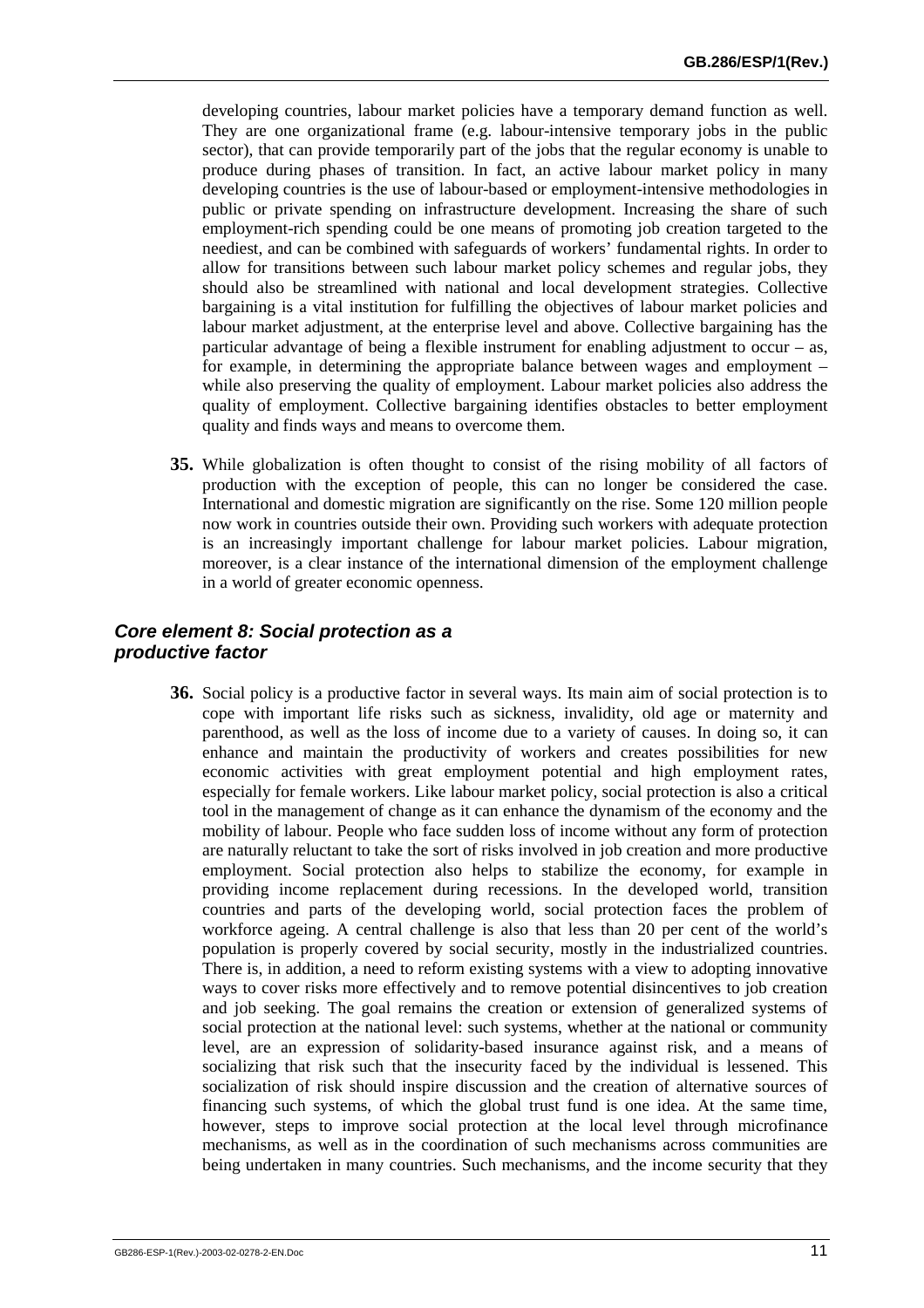offer, can contribute to the twin aims of providing protection and stimulating the local economy.

#### *Core element 9: Occupational safety and health: Synergies between security and productivity*

**37.** The number of those for whom disease and injury mean a loss of work for shorter or longer periods of time probably outnumbers the world's total unemployed. Good health should be considered as a human right, while it also promotes employment security, employability, productivity and output growth. The World Health Organization (WHO) health strategy and the new ILO health and safety strategy, SafeWork, aim to create worldwide awareness of the scale of work-related accidents, as well as to raise security and productivity through the promotion of basic protection for all workers. A main objective is to increase the capacity of governments and industry to design and implement more effective prevention and protection policies. The social partners can bring about improvements in occupational safety and health, for example as an outcome of collective bargaining. The parties closest to the problems and risks frequently have the keenest grasp of how to solve them. Occupational safety and health regulations are an investment in the quality of workers' lives. But it is an investment with an economic payoff: healthy workers secure higher productivity, and the concept that "safety pays" should be promoted.

## *Core element 10: Productive employment for poverty reduction and development*

- **38.** At the turn of the twenty-first century, poverty remains the most persistent and severe economic and social problem facing much of the developing world. Crises caused by various factors (e.g. severe economic difficulties, armed conflict and natural disasters) aggravate the poverty situation in many countries. In these countries, policies should target efforts to rebuild livelihoods through reconstruction programmes directed at infrastructure, institutions and support services. As poverty is less the outcome of open unemployment than of the inability of work to secure decent levels of income for the working poor, a direct focus on productive employment must become central to strategies for poverty reduction and development. There is a need to create the conditions that encourage productive investment and to raise the skill level of the workforce, and a need for these endeavours to target specifically agriculture and the rural economy, where the majority of the world's poor are found. Policies need to be conducive to employment-intensive infrastructure investment. ILO work over many years has identified techniques which fully meet quality and efficiency standards while maximizing job opportunities for otherwise underemployed and poor workers.
- **39.** The Global Employment Agenda must target the informal economy, where most of the world's poor and underemployed find their livelihoods. The conclusions of the informal economy discussion in the June 2002 ILC set out an ILO approach for doing so. Land reform and the redistribution of other assets, through tax policy and minimum wages, can also be mechanisms for poverty reduction. The organization of the poor and collective bargaining are means that enable the poor to have greater access to resources and control over the decisions that affect their livelihood.
- **40.** Most important is a macroeconomic framework that is explicitly pro-employment, maintaining adequate investment in health and education. Direct measures to assist the rural poor can be found either in employment and income-generation initiatives, or in measures that support food consumption and access to services. Employment is central to poverty reduction. So is economic growth. A consensus has nonetheless emerged that growth alone is not enough. Poverty reduction has not always proved to be the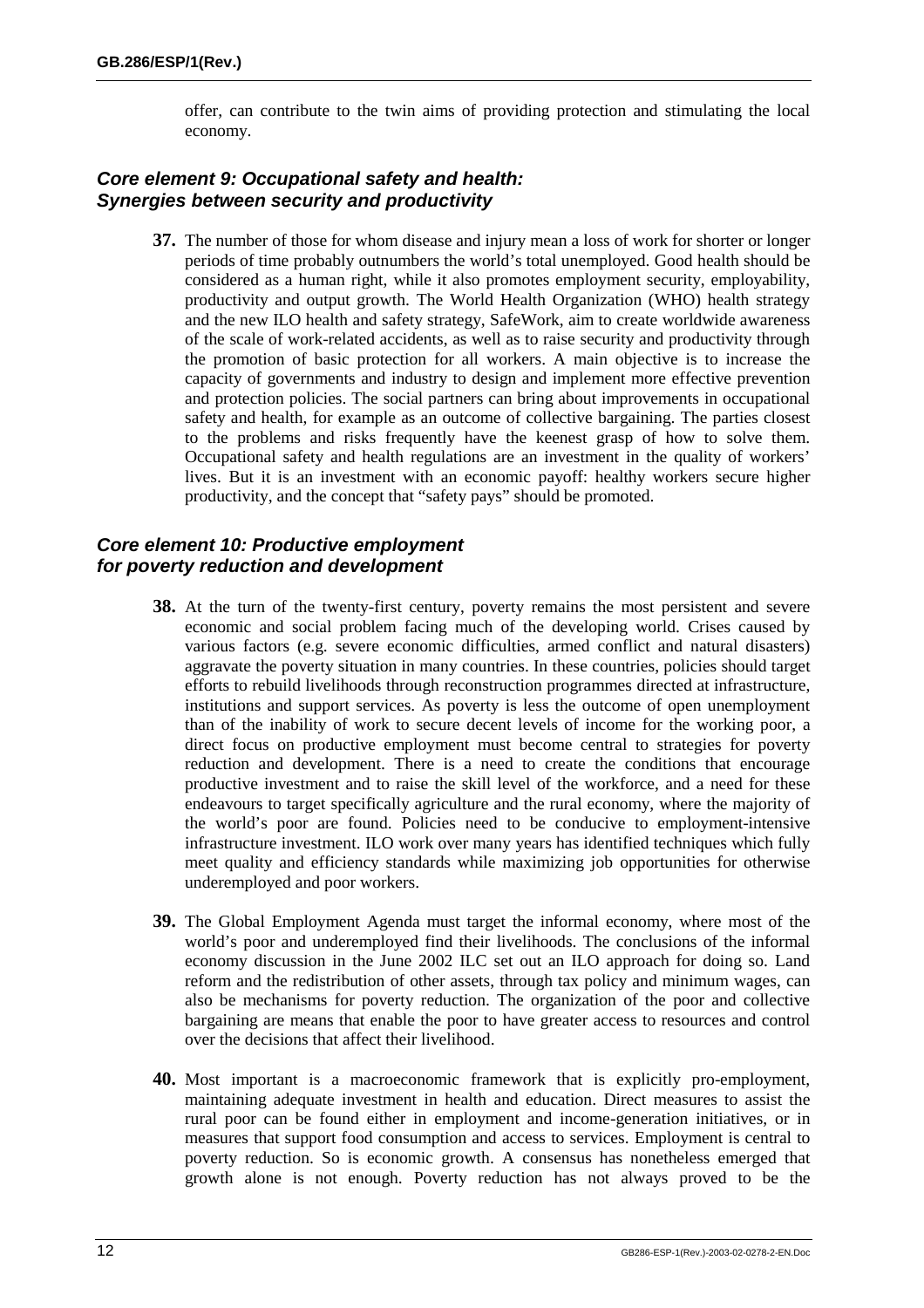consequence of trickle-down growth. The concept of pro-poor growth, embedded in the Poverty Reduction Strategy Paper (PRSP) process, now espoused by international financial institutions, is a first step toward acknowledging the greater need for policy coordination, and is a recognition that sound macroeconomic fundamentals, however important, are alone not enough for providing productive employment for the working poor. Poverty is multi-dimensional, as is the concept of decent work. Poverty is not merely income deprivation, but vulnerability arising from the absence of social protection, discrimination in labour markets, and the absence of empowerment. The ILO's labour standards, especially the fundamental ones, and the Decent Work Agenda are tools in a strategy for the working poor. Measures that improve the opportunities of the working poor also have wider and positive social and economic side effects, as in the elimination of child labour.

**41.** It is the core mandate of the ILO to contribute to social justice in the world. This necessarily requires a constant effort to promote more equal economic development. This may require ways to be found for the ILO to contribute from within its mandate to global alliances to endeavour to promote better global governance aiming for the development of a more equal, economically, socially and environmentally sustainable world. The participation of the ILO in these alliances would seek to ensure that the points of view of the social partners are taken into account. Access to decent work, and thus the creation of a maximum of employment possibilities is fundamental to that goal.

# **Part IV**

#### **Implementing the Agenda**

- **42.** As observed in the paper presented to the Committee at its March 2002 session: "The Global Employment Agenda should be seen first and foremost as an invitation to governments, the social partners, the multilateral system of United Nations agencies, the Bretton Woods institutions and the regional development banks to review, rethink, and reorient the policies of the past".
- **43.** The Agenda foresees the creation of a number of alliances and partnerships at global and regional levels as a means of implementation. Several extant examples, such as the UN Secretary-General's Youth Employment Network, have already been mentioned in the previous papers. More recently, the United Nations General Assembly has invited the ILO to advise and comment on national action plans on youth employment drawn up by UN member States. The Office already has substantial experience in offering such advice.

#### **Alliances for better policy coordination**

- **44.** The March 2002 paper defined global alliances in the following terms: "A global alliance could be described as an organized and well-structured partnership between the ILO and one or several of the organizations. It should be focused on specific policy areas and have the aim of identifying common ground and proposing common initiatives towards the aim of promoting employment".
- **45.** Why search for common ground between organizations with discrete mandates and competencies; and what should identification of this common ground seek to achieve? The benefit of searching for common ground arises from the fact that global governance remains weak and uncoordinated. This weakness and lack of coordination, in turn, are impediments to the global employment challenge. The alliances proposed by the Agenda can be thought of as a mechanism for improving global governance, endeavouring to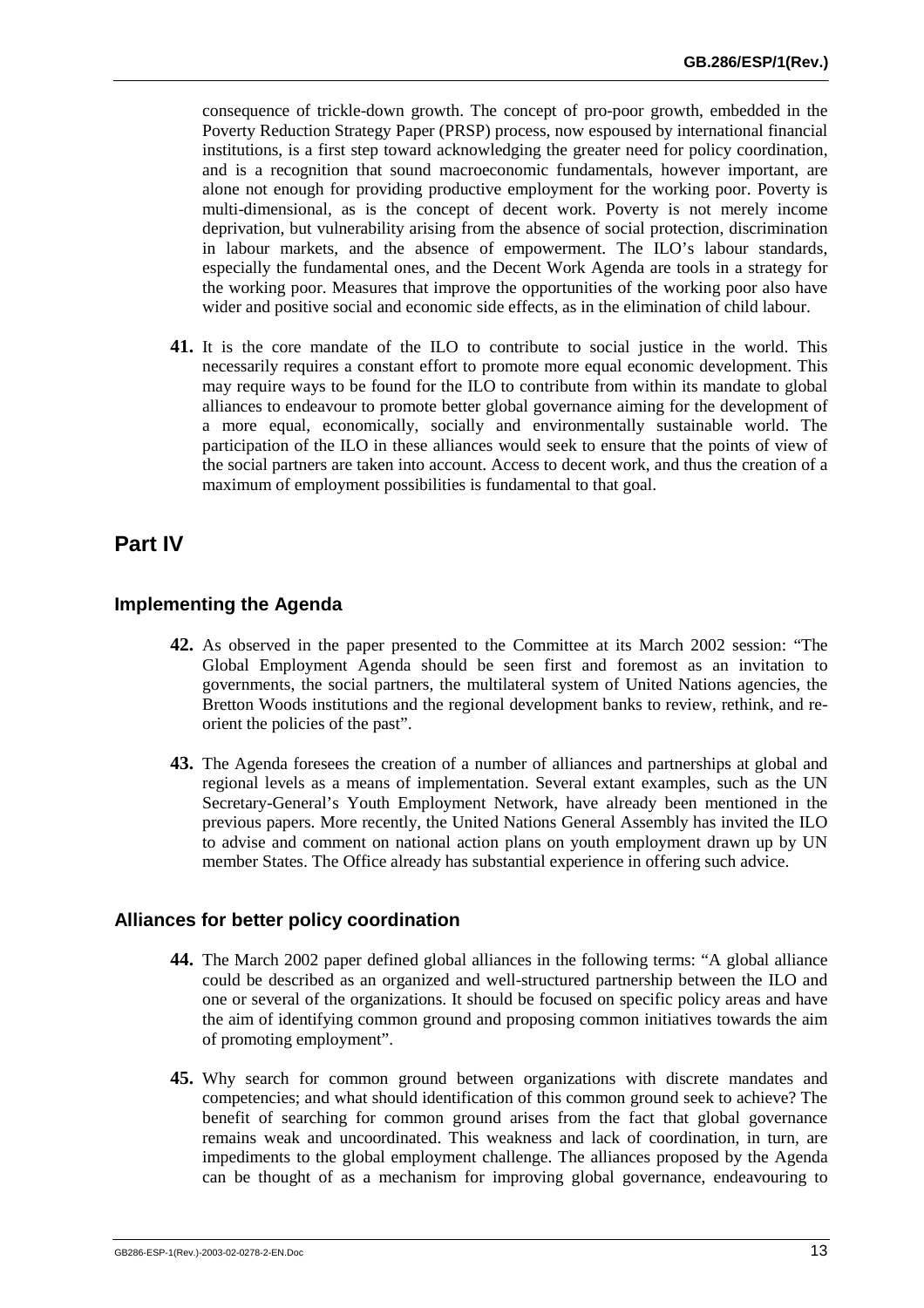introduce global policy coordination. It is not the ILO's intent to pre-empt other agencies in their areas of competency, nor could the ILO ever achieve this. Rather, it is the aim of the Agenda to place employment at the heart of economic and social policies, and it is the aim of the ILO, through the formation of alliances, to initiate discussion on the employment impact of given policy stances. As trade and financial market policy both affect employment, it is the ILO's role to evaluate these employment effects to achieve its aim of placing employment at the heart of economic policies.

#### **Implementing alliances**

- **46.** To implement the Agenda at global and regional levels, the Office could proceed in two ways. First, it could play a coordinating role in organizing in the near term an inter-agency meeting, first at the global and then at regional levels, the purpose of which would be to explore partnerships and activities with these agencies in their relation to employment. Second, the Office could schedule a series of meetings with individual or multiple potential partners with the same purpose in mind. The Office seeks the Committee's advice on these or other approaches. The Office has several partnerships in place, such as with UNESCO, on improving the linkages between education and vocational training; and with the World Health Organization on workplace safety and HIV/AIDS at the workplace. The ILO could forge other alliances to promote a greater understanding of the employment consequences of trade and investment policies or of macroeconomic policy choices, among other subjects.
- **47.** The ILO web site for the Global Employment Agenda is a means of disseminating best practices on employment policies and can be adapted to feature information along both geographical and thematic lines. A similar web site exists for the ILO's activities in the area of youth employment. The ILO could also sponsor round tables of academic and policy experts in employment, as it did on the occasion of the 2002 G8 labour and employment ministers meeting in Montreal, as a means of disseminating the latest innovations in policy and latest research findings, and for "brainstorming" on new employment strategies.

#### **Action at the national level**

- **48.** Implementing the Global Employment Agenda depends on countries themselves and, more particularly, on the will of national governments to take up the challenge. Yet, for many countries, the will to take up the challenge is not sufficient, as the means to do so is often constrained. The Global Employment Agenda must consequently address the need for significant international and local resource mobilization so that countries can be assisted in their efforts. As a first step towards implementation, the ILO could call upon member States to signal their intention to the Office to give consideration to the pertinence of the employment agenda in their respective national contexts; a signal to which the Office, in collaboration with our constituents and other relevant partners, could then respond. The Office will continue to offer technical assistance to national constituents on the drafting of national employment plans.
- **49.** The challenge at the national level mirrors in many ways that at the regional or global level. In most countries, policy coordination is lacking. Thus, the macroeconomic, trade or industry policy spheres do not always take employment specifically into account in their policy formulation. This, then, presents a challenge to the Office and to constituents to find the means to place employment squarely on the table in national policy debates. These efforts are already being successfully undertaken by the ILO in some countries through, for example, ensuring that employment policy issues are mainstreamed in national planning